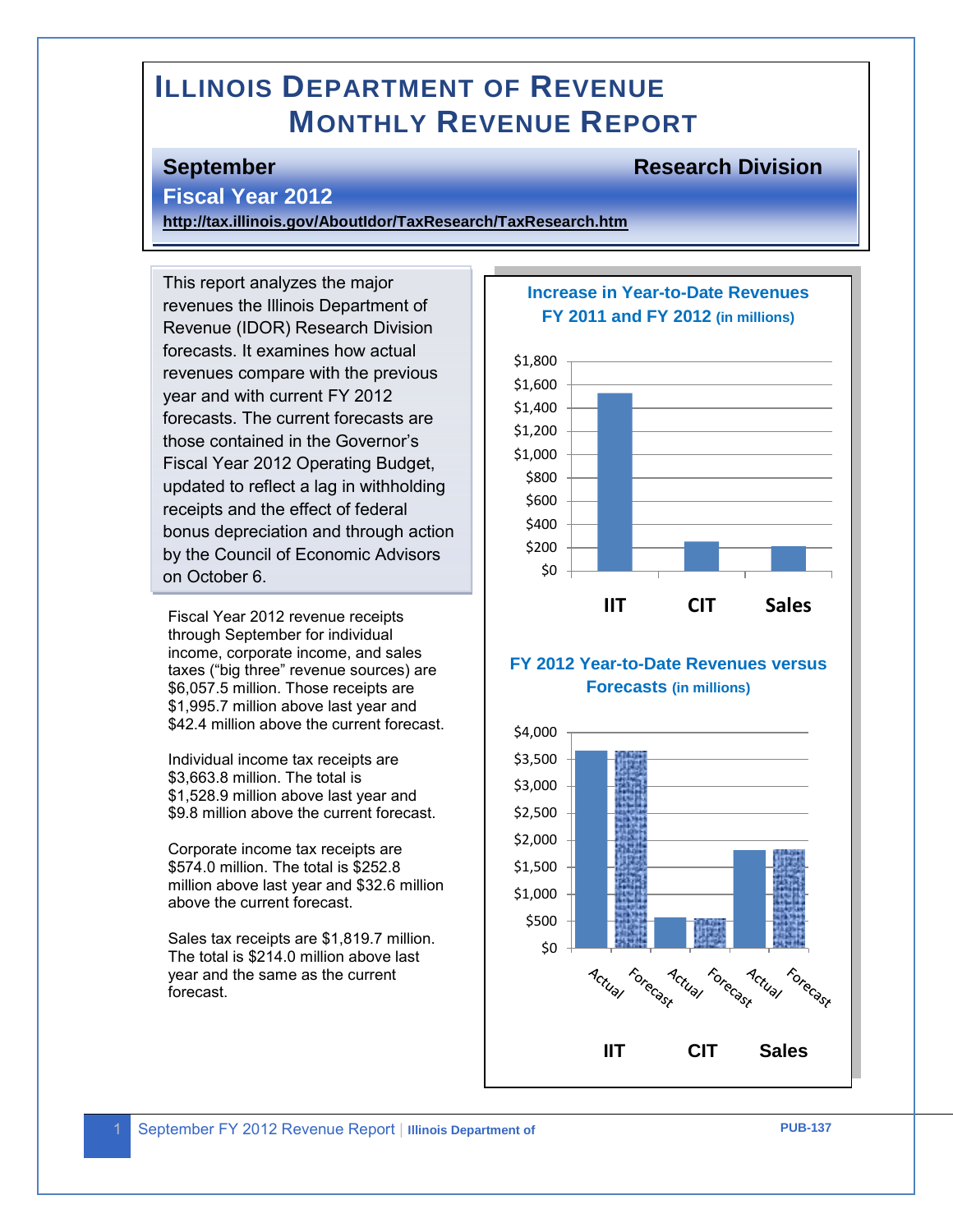# **FEATURE OF THE MONTH**

#### **Factors Leading to Revisions in FY 2012 Forecasts**

We revised the forecasts for both individual and corporate income taxes in late FY 2011 to reflect two issues that emerged after February. Discussion of these adjustments can be found in the July Monthly Research Report.

First, a delay in implementing Individual Income Tax (IIT) rate increase reduced the number of weeks in FY 2011 during which withholdings were made at the higher tax rate. The original IIT forecast did not reflect this lag in withholding collections. After a few months, we estimated that \$377 million would be shifted from FY 2011 to FY 2012.

Second, the State of Illinois did not pass legislation to decouple from the federal 100 percent expensing provision. Using national estimates of the tax provision, we estimated the impact on Illinois' FY 2012 tax collections: a \$310 million reduction in Corporate Income Tax and a \$260 million reduction in Individual Income Tax.

In this report, we make three additional changes, restating FY 2012 forecasts for sales, gaming and motor fuel taxes. Explanations for these revisions are included in the body of the report.

| FY 2012 Forecasts (\$ millions)             | Original | <b>Revised</b> |
|---------------------------------------------|----------|----------------|
| Sales tax                                   | \$6,586  | \$6,910        |
| <b>Gaming transfers to</b><br>general funds | \$501    | \$451          |
| <b>Motor Fuel Taxes</b>                     | \$1,340  | \$1,311        |

# **TECHNICAL NOTE**

The sum of individual taxes may not equal the total due to rounding.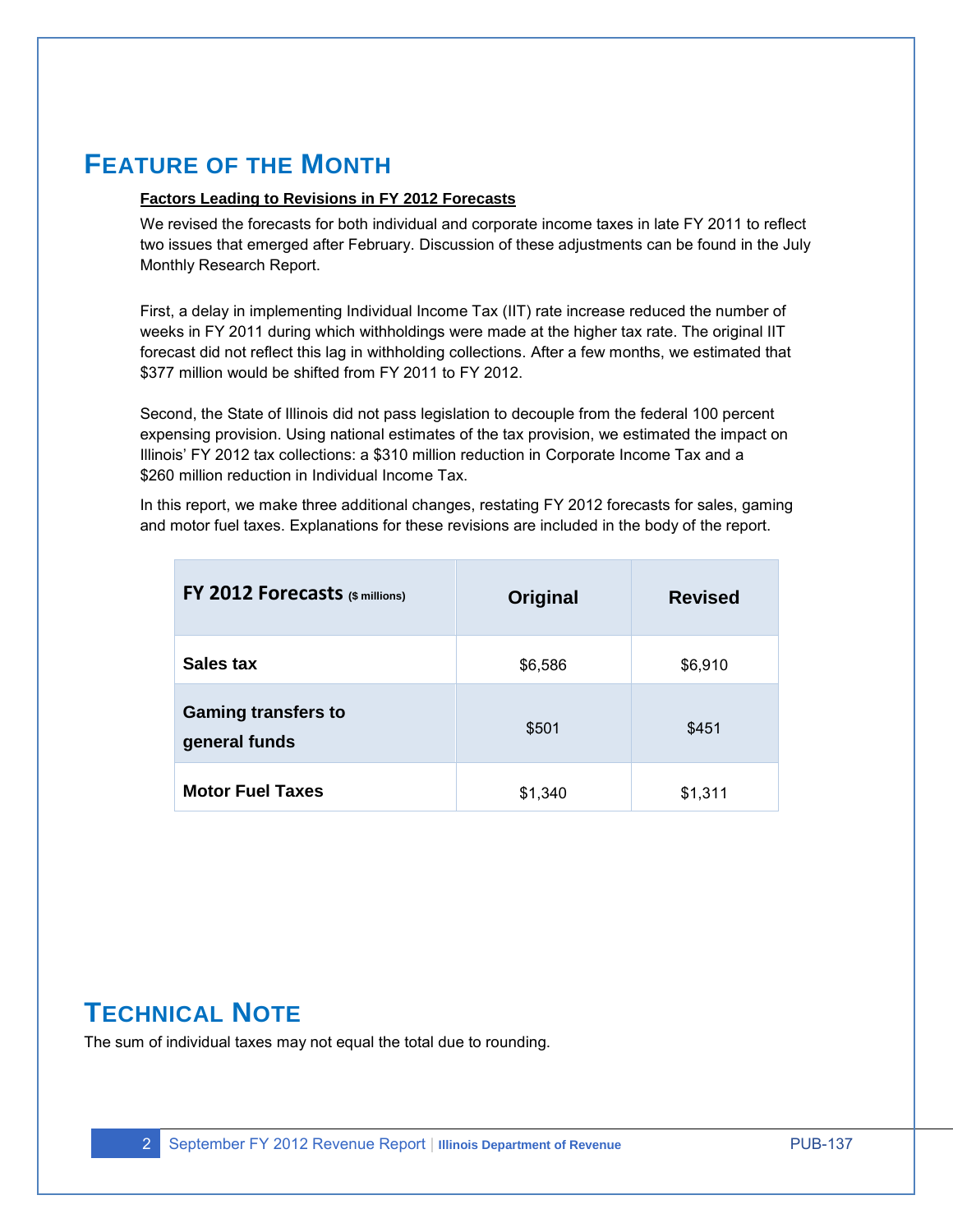# **Individual Income Tax (IIT)**

Actual IIT first quarter receipts came in 0.3 percent above our forecast. Our original conservative forecast, made in November 2010, factors in weak underlying economic growth. At this time, we see no evidence to suggest a revision to the current FY 2012 IIT forecast.

| Year-to-Date (\$ millions) |                 |               |              |  |  |  |
|----------------------------|-----------------|---------------|--------------|--|--|--|
| <b>Actual</b>              | <b>Estimate</b> | \$ Difference | % Difference |  |  |  |
| \$3,663.8                  | \$3,654.0       | \$9.8         | 0.3%         |  |  |  |
| FY 2011                    | FY 2012         | \$ Difference | % Difference |  |  |  |
| \$2,134.9                  | \$3,663.8       | \$1,528.9     | 71.6%        |  |  |  |

| <b>Components Year-to-Date (\$ millions)</b> |           |                 |               |              |  |
|----------------------------------------------|-----------|-----------------|---------------|--------------|--|
|                                              | Actual    | <b>Estimate</b> | \$ Difference | % Difference |  |
| Withholding                                  | \$3,228.1 | \$3,172.5       | \$55.6        | 1.8%         |  |
| Estimated and final                          | \$435.7   | \$481.4         | $-$ \$45.8    | $-9.5%$      |  |
| <b>Total</b>                                 | \$3,663.8 | \$3,654.0       | \$9.8         | 0.3%         |  |

*Payment totals match the Comptroller's receipts. Withholding and estimated and final payments are derived from IDOR collection data and in-transit fund data. Totals may not equal individual components due to rounding.* 

First quarter withholdings came in as expected. In line with modest employment growth forecasts, we anticipate continued slow withholding growth for the remainder of the fiscal year.

Non-withholdings came in 9.5 percent below our forecast for the quarter, mostly because of estimated payments. Our forecast for September estimated payments was \$379.6 million while actual collections totaled \$326.1 million. We must point out, however, that non-withholding collections in the first quarter of the fiscal year account for less than 15 percent of the year's total.

# **Corporate income tax (CIT)**

September is the first month in the fiscal year where we receive significant CIT revenue. This month's receipts are primarily from the third estimated payment for tax year 2011. Actual September receipts were \$20.3 million (4.4 percent) above forecast. At this time the accuracy of our FY 2011 forecast (less than \$1 million below actual) and year-to-date performance suggest that our current FY 2012 forecast is in line with baseline domestic

| Year-to-Date (\$ millions) |                 |               |              |  |  |  |
|----------------------------|-----------------|---------------|--------------|--|--|--|
| <b>Actual</b>              | <b>Estimate</b> | \$ Difference | % Difference |  |  |  |
| \$574.0                    | \$541.4         | \$32.6        | 6.0%         |  |  |  |
| FY 2011                    | FY 2012         | \$ Difference | % Difference |  |  |  |
| \$321.2                    | \$574.0         | \$252.8       | 78.7 %       |  |  |  |

corporate profit forecasts. Current domestic corporate profit forecasts translate into underlying economically based CIT growth of 5.7 percent.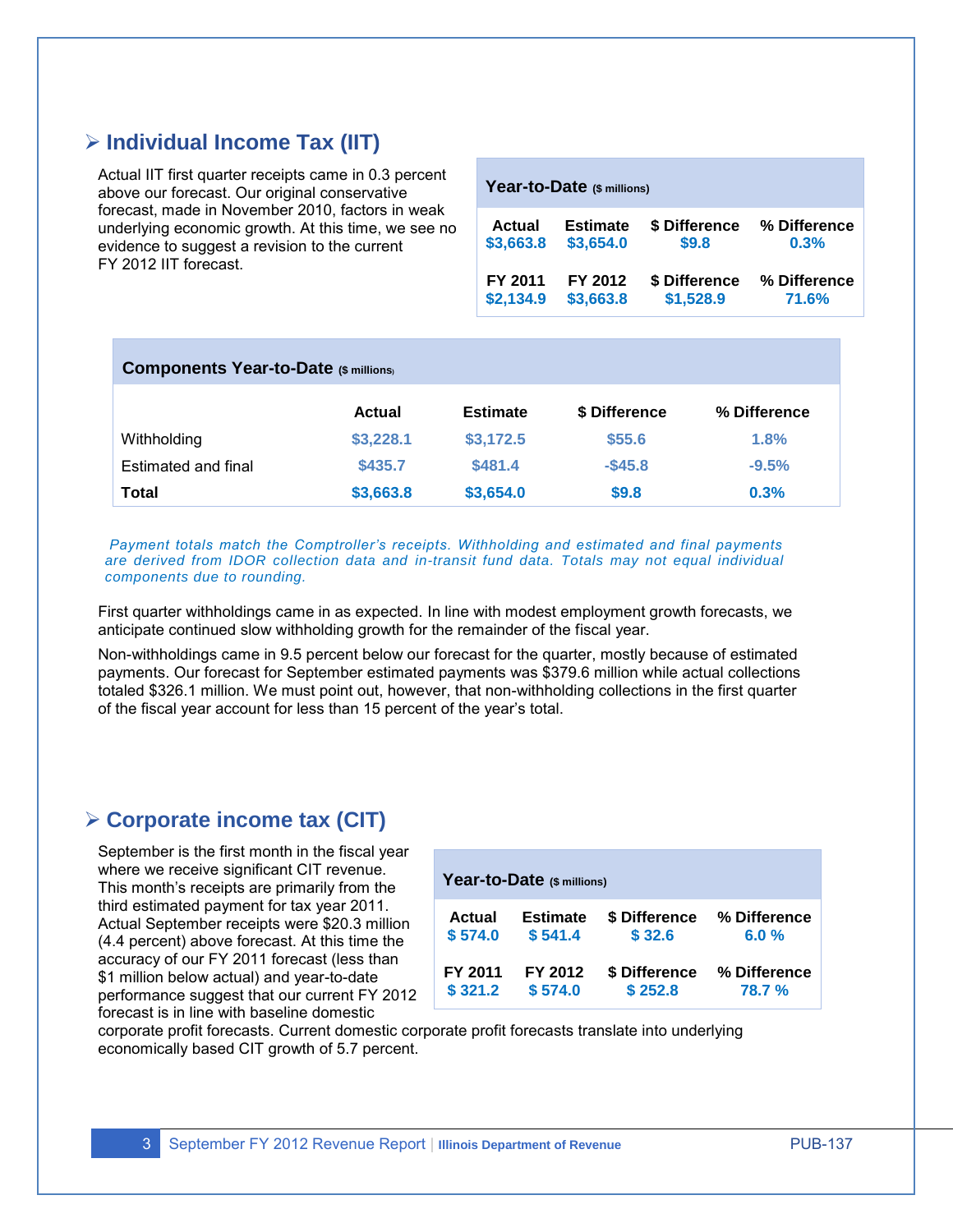# **Sales Tax**

In light of both revenue performance during FY 2011 and the first quarter of FY 2012 and changes in underlying economic assumptions, we are revising the forecast for sales tax as reported in the FY 2012 Operating Budget Book. The original forecast was \$6,586 million. The revised forecast for FY 2012 is \$6,910 million.

The first quarter ended \$173 million above the year-todate original forecast and \$214 million above the first quarter of FY 2011. Some of this growth is related to

| Year-to-Date (\$ millions) |                 |               |              |  |  |
|----------------------------|-----------------|---------------|--------------|--|--|
| <b>Actual</b>              | <b>Estimate</b> | \$ Difference | % Difference |  |  |
| \$1,819.7                  | \$1,819.7       | \$0.0         | 0.0%         |  |  |
| FY 2011                    | FY 2012         | \$ Difference | % Difference |  |  |
| \$1,605.7                  | \$1,819.7       | \$214.0       | 13.3%        |  |  |

not having a sales tax holiday this year. The August 2010 holiday reduced receipts in the first quarter of FY 2011 by about \$18 million. In addition, a large increase in the prepaid sales tax rate on motor fuels has accelerated the collection of tax that occurred later last year. This acceleration is not a real increase in receipts, but simply a shifting of receipts forward in time. We have adjusted our forecast for future months to account for this change in cash flow. Higher motor fuel prices were a large contributor to growth in the first quarter, no doubt helped by the department's ongoing efforts to reduce fraudulent underreporting of taxable motor fuel sales by fuel retailers. Spending on all other taxable goods increased significantly as well, despite record lows in consumer sentiment.

We expect growth to moderate considerably as we move into the second quarter of the fiscal year and become weaker still during the second half of FY 2012.

| Year-to-Date (\$ millions)                               |           |           |               |              |  |  |  |
|----------------------------------------------------------|-----------|-----------|---------------|--------------|--|--|--|
|                                                          | FY 2011   | FY 2012   | \$ Difference | % Difference |  |  |  |
| <b>Vehicles</b>                                          | \$232.9   | \$250.0   | \$17.2        | $7.4\%$      |  |  |  |
| Motor fuel*                                              | \$163.6   | \$225.2   | \$61.6        | 37.7%        |  |  |  |
| All else                                                 | \$1.209.2 | \$1.344.4 | \$135.2       | 11.2%        |  |  |  |
| <b>Total</b>                                             | \$1,605.7 | \$1,819.7 | \$214.0       | 13.3%        |  |  |  |
| *Estimated. IDOR does not have actual data on sales tax. |           |           |               |              |  |  |  |

### **Estate Tax**

FY 2012 estate tax receipts are down significantly since the Illinois Estate Tax was repealed from January 1, 2010 through December 31, 2010. The Illinois Estate Tax was reinstated on January 1, 2011. Illinois Estate Tax receipts may show an uptick in October as receipts are generated from the reinstated tax. Estate tax receipts are expected to return to prerepeal levels starting in November 2011.

| Year-to-Date (\$ millions) |                 |               |              |  |  |  |
|----------------------------|-----------------|---------------|--------------|--|--|--|
| Actual                     | <b>Estimate</b> | \$ Difference | % Difference |  |  |  |
| \$4.0                      | \$5.8           | $-$1.8$       | $-30.7%$     |  |  |  |
| FY 2011                    | FY 2012         | \$ Difference | % Difference |  |  |  |
| \$89.8                     | \$4.0           | $-$ \$85.8    | $-95.5\%$    |  |  |  |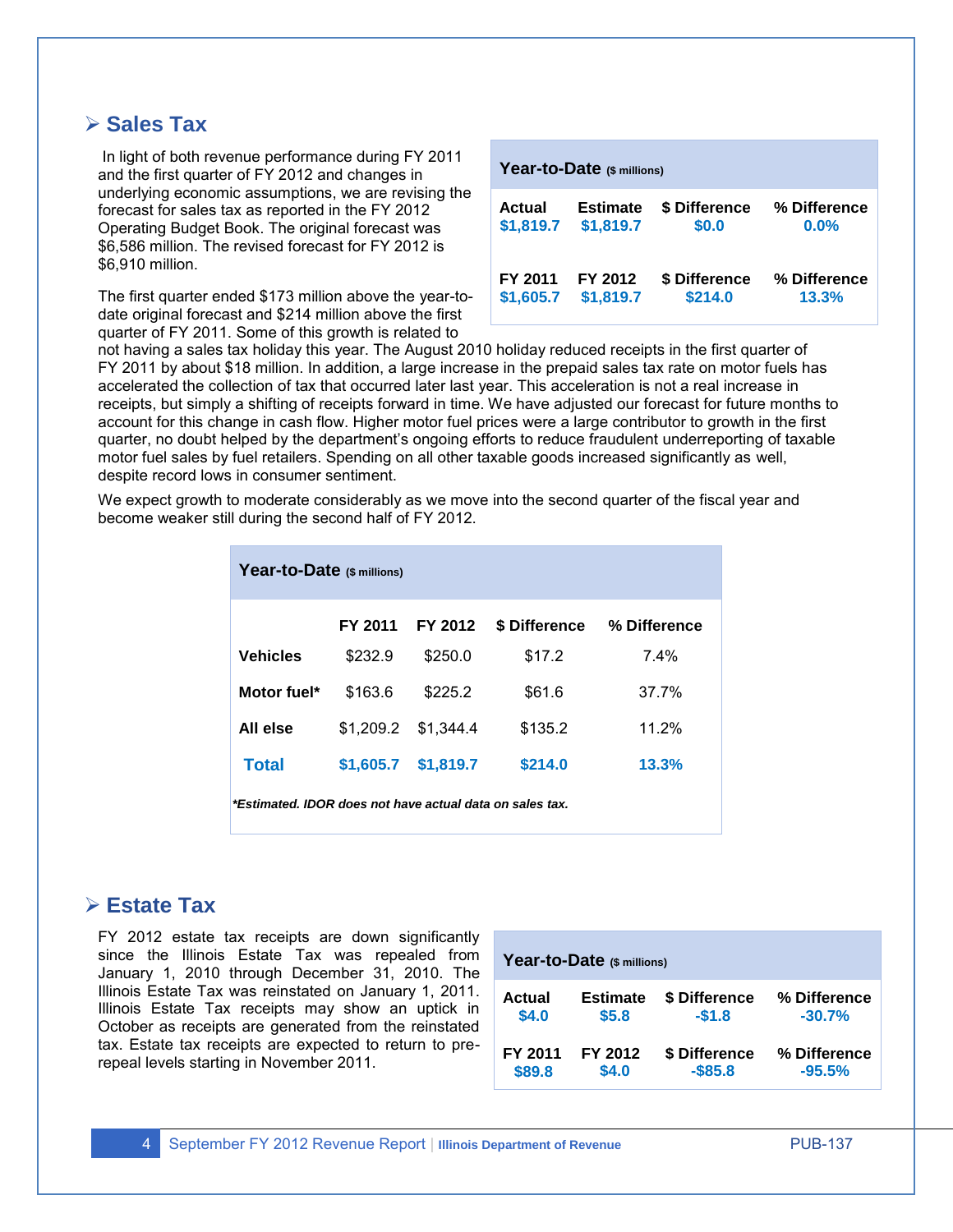# **Tobacco Products Tax**

#### *Long Term Care Fund*

The level of tax receipts exceeds forecast by \$1.7 million in the first quarter.

| Year-to-Date (\$ millions) |                 |               |              |  |  |  |
|----------------------------|-----------------|---------------|--------------|--|--|--|
| Actual                     | <b>Estimate</b> | \$ Difference | % Difference |  |  |  |
| \$7.7                      | \$6.0           | \$1.7         | 28.1%        |  |  |  |
| FY 2011                    | FY 2012         | \$ Difference | % Difference |  |  |  |
| \$7.1                      | \$7.7           | \$0.7         | 9.4%         |  |  |  |

# **Cigarette Taxes**

Over the last two months, cigarette tax receipts have closely mirrored our forecast. However, year-todate receipts are running below forecast due to a below average July. Given the amount of time remaining in the fiscal year and the general return to trend there is no reason to think cigarette taxes will not meet the forecast.

| Year-to-Date (\$ millions) | *Includes the General Revenue Fund |                            |                            |                           |
|----------------------------|------------------------------------|----------------------------|----------------------------|---------------------------|
| All Funds*                 | Actual<br>\$125.8                  | <b>Estimate</b><br>\$133.9 | \$ Difference<br>$-$ \$8.1 | % Difference<br>$-6.1\%$  |
| General Revenue Fund       | \$87.9                             | \$88.8                     | $-$0.9$                    | $-1.0\%$                  |
| All Funds*                 | FY 2011<br>\$140.1                 | FY 2012<br>\$125.8         | \$ Difference<br>$-$14.3$  | % Difference<br>$-10.2\%$ |
| General Revenue Fund       | \$88.3                             | \$87.9                     | $-$0.4$                    | $-0.5%$                   |

# **Liquor Tax**

Liquor tax receipts for the first quarter of FY 2012 were slightly greater than the year-to-date forecast in the FY 2012 Operating Budget Book, posting modest growth over the first quarter in FY 2011.

| Year-to-Date (\$ millions) | *Includes the General Revenue Fund |                           |                        |                      |
|----------------------------|------------------------------------|---------------------------|------------------------|----------------------|
| All Funds*                 | Actual<br>\$73.1                   | <b>Estimate</b><br>\$71.2 | \$ Difference<br>\$1.9 | % Difference<br>2.7% |
| General Revenue Fund       | \$43.0                             | \$42.5                    | \$0.5                  | 1.3%                 |
| All Funds*                 | FY 2011<br>\$70.7                  | FY 2012<br>\$73.1         | \$ Difference<br>\$2.4 | % Difference<br>3.3% |
| General Revenue Fund       | \$41.7                             | \$43.0                    | \$1.3                  | 3.2%                 |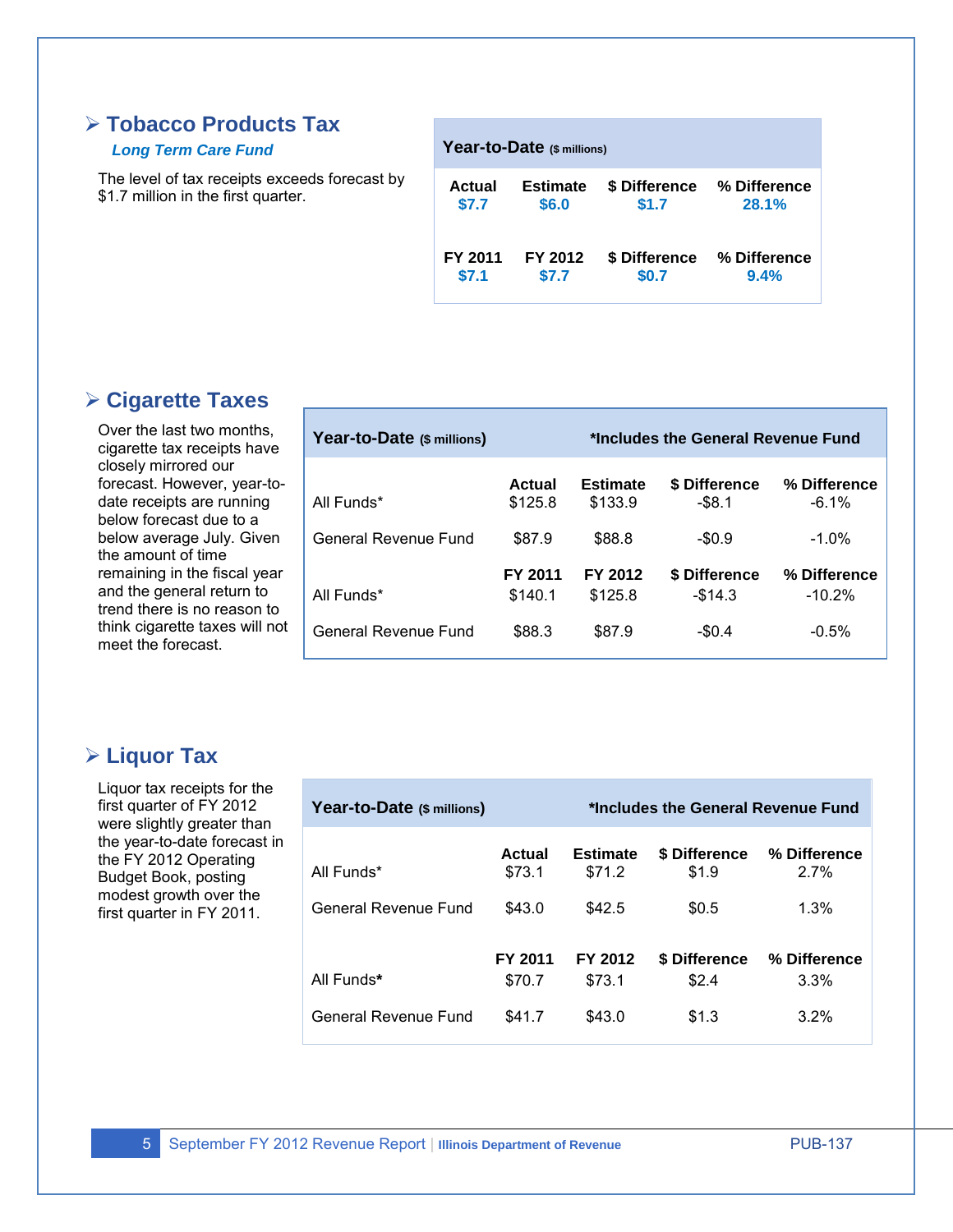# **Hotel Operator's Occupation Tax (HOOT)**

Hotel tax continues to exceed expectations. The average room rate in the Chicago market is the primary economic driver in the forecast. Average room rate were very close to forecast in July and August and thus don't appear to be the cause of increased revenue. Occupancy rates are up compared with last year of 1.8 percent per month in July and August. $<sup>1</sup>$  Other factors</sup> outside of the Chicago market may also be contributing to the discrepancy.

| Year-to-Date (\$ millions) | *Includes the General Revenue Fund |                           |                               |                         |
|----------------------------|------------------------------------|---------------------------|-------------------------------|-------------------------|
| All Funds*                 | Actual<br>\$65.8                   | <b>Estimate</b><br>\$62.5 | <b>\$ Difference</b><br>\$3.3 | % Difference<br>$5.2\%$ |
| General Revenue Fund       | \$11.1                             | \$10.0                    | \$1.1                         | 11.2%                   |
| All Funds*                 | FY 2011<br>\$58.1                  | FY 2012<br>\$65.8         | \$ Difference<br>\$7.7        | % Difference<br>13.2%   |
| General Revenue Fund       | \$7.5                              | \$11.1                    | \$3.6                         | 47.3%                   |

# **Public Utilities Taxes**

**Telecommunications:** Large taxpayers continue to overpay their taxes and are accumulating credit. No large credit amounts have been used thus far during the fiscal year. However, we will continue to monitor payment and return data and will adjust expectations accordingly.

**Electricity:** Electricity

receipts continue to be greater than forecast because Illinois continues to experience more cooling degree days (CDD) than normal and compared to last year. For the month of July

| Year-to-Date (\$ millions)                        |                                                     |                                                        |                                                      |  |  |  |
|---------------------------------------------------|-----------------------------------------------------|--------------------------------------------------------|------------------------------------------------------|--|--|--|
| Actual<br>\$135.2<br>\$115.0<br>\$16.8<br>\$267.0 | Forecast<br>\$127.3<br>\$107.2<br>\$19.5<br>\$253.9 | \$ Difference<br>\$7.9<br>\$7.8<br>$-$ \$2.7<br>\$13.0 | % Difference<br>$6.2\%$<br>7.3%<br>$-13.8\%$<br>5.1% |  |  |  |
| FY 2011                                           | FY 2012                                             | \$ Difference                                          | % Difference                                         |  |  |  |
| \$143.0<br>\$109.1<br>\$12.9<br>\$265.0           | \$135.2<br>\$115.0<br>\$16.8<br>\$267.0             | -\$7.8<br>\$5.9<br>\$3.9<br>\$2.0                      | $-5.5\%$<br>$5.4\%$<br>30.1%<br>0.7%                 |  |  |  |
|                                                   |                                                     |                                                        |                                                      |  |  |  |

(the month associated with September receipts, due to a two-month lag between consumption and receipts), Illinois experienced 54.0 percent more CDDs than normal and 73.0 percent more CDDs than last year. The warmer than normal temperatures resulted in an increase in demand for electricity to cool homes, offices and other buildings.

**Natural gas:** Natural gas receipts are currently lagging slightly behind our forecast. However, the yearto-date receipts for the first three months of the fiscal year typically only represent about 12.0 percent of the total year's receipts. We will be able to make a much better comparison of actual to forecast receipts after we have receipts associated with a few months during the heating season, when natural gas demand increases as customers use it to heat homes and office buildings. Over half of the annual natural gas receipts are collected in the four month period January through April.

 $\overline{a}$ <sup>1</sup> Chicago Convention and Tourism Bureau, Monthly Occupancy.

http://www.choosechicago.com/media/statistics/hotel\_industry/Pages/monthly\_occupancy.aspx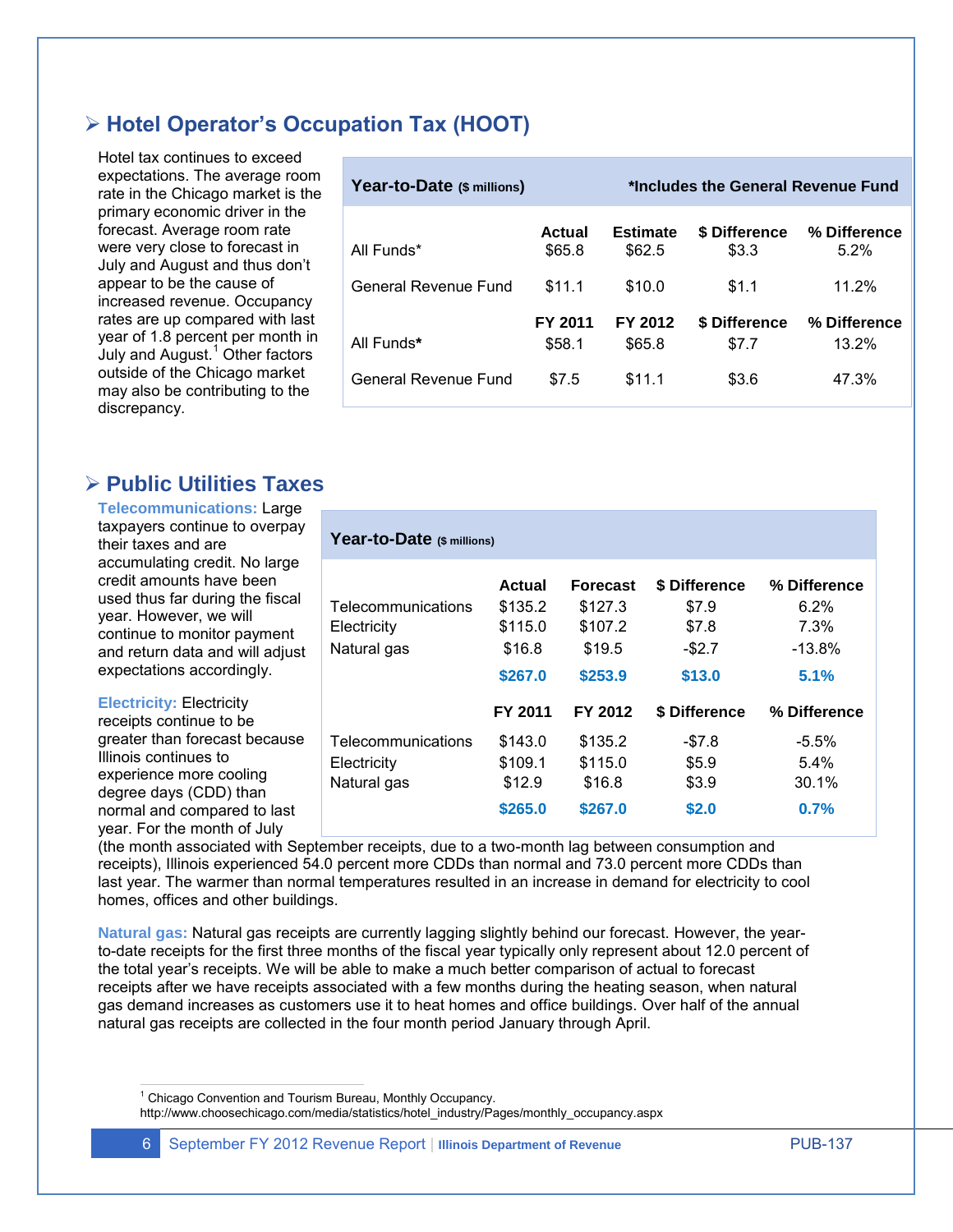### **Motor Fuel Taxes**

Includes Motor Fuel Tax (Regular MFT), International Fuel Tax Agreement (IFTA), and Underground Storage Tank (UST) Tax.

The FY 2012 Operating Budget Book forecast of \$1,340 million for overall MFT has been reduced to \$1,311 million, which is an overall reduction of \$29 million for FY 2012.

**Regular MFT:** The FY 2012 Operating Budget Book forecast of \$1,129 million for regular MFT has been increased to \$1,160 million, for a revised increase of \$31 million.

FY 2012 year-to-date regular motor fuel taxes are \$10.3 million above the original forecast that appears in the Governor's 2012 Operating Budget. The original forecast is too low primarily because the FY 2012 for IFTA was significantly overstated (discussed below), leaving insufficient receipts to allocate to regular MFT.

**IFTA:** The FY 2012 Operating Budget Book forecast of \$143 million has been reduced to \$83 million, which is a downward revision of \$60 million. The original forecast was based on the assumption that IDOR receives the "gross" IFTA receipts. However, due to a change in collection method, IDOR now retains the "net" IFTA receipts, after payments are made to other IFTA jurisdictions. Note that this is only an accounting change and does not affect the amount of money available to spend.

| <b>Regular MFT</b><br>Year-to-Date (\$ millions) |                 |               |              |  |  |  |  |  |
|--------------------------------------------------|-----------------|---------------|--------------|--|--|--|--|--|
| Actual                                           | <b>Forecast</b> | \$ Difference | % Difference |  |  |  |  |  |
| \$293.3                                          | \$293.3         | \$0           | $0\%$        |  |  |  |  |  |
| FY 2011                                          | FY 2012         | \$ Difference | % Difference |  |  |  |  |  |
| \$304.9                                          | \$293.3         | $-$11.6$      | $-3.8%$      |  |  |  |  |  |

| <b>IFTA</b><br>Year-to-Date (\$ millions) |          |               |              |  |  |  |  |  |  |
|-------------------------------------------|----------|---------------|--------------|--|--|--|--|--|--|
| Actual                                    | Forecast | \$ Difference | % Difference |  |  |  |  |  |  |
| \$20.0                                    | \$20.0   | \$0           | $0\%$        |  |  |  |  |  |  |
| FY 2011                                   | FY 2012  | \$ Difference | % Difference |  |  |  |  |  |  |
| \$19.8                                    | \$20.0   | \$0.2         | 1.0%         |  |  |  |  |  |  |

The revised forecast is consistent with the EIA's forecast for a slight reduction in total finished diesel supplied in FY 2012 nationwide.

**UST:** The year-to-date receipts are very close to the original budget forecast for FY 2012. Therefore, the FY 2012 Operating Budget Book forecast of \$68 million has been retained.

| <b>UST</b><br>Year-to-Date (\$ millions) |                 |               |              |  |  |  |  |  |
|------------------------------------------|-----------------|---------------|--------------|--|--|--|--|--|
| Actual                                   | <b>Forecast</b> | \$ Difference | % Difference |  |  |  |  |  |
| \$17.6                                   | \$19.0          | $-$1.3$       | $-7.0%$      |  |  |  |  |  |
| FY 2011                                  | FY 2012         | \$ Difference | % Difference |  |  |  |  |  |
| \$19.3                                   | \$17.6          | $-$1.7$       | $-8.6%$      |  |  |  |  |  |

# **Real Estate Transfer Tax (RETT)**

According to the Illinois Association of Realtors (IAR), August home sales in Illinois were up 25.9 percent from last August, but the median price declined 5.4 percent for the same period. Consistent with our RETT forecast, Regional Economics Applications Laboratory (REAL) at the University of Illinois forecasts that this trend will continue at least through November.

| Year-to-Date (\$ millions) |                 |               |              |  |  |  |  |  |
|----------------------------|-----------------|---------------|--------------|--|--|--|--|--|
| Actual                     | <b>Estimate</b> | \$ Difference | % Difference |  |  |  |  |  |
| \$11.7                     | \$11.4          | \$0.3         | 2.7%         |  |  |  |  |  |
| FY 2011                    | FY 2012         | \$ Difference | % Difference |  |  |  |  |  |
| \$10.2                     | \$11.7          | \$1.5         | 15.2%        |  |  |  |  |  |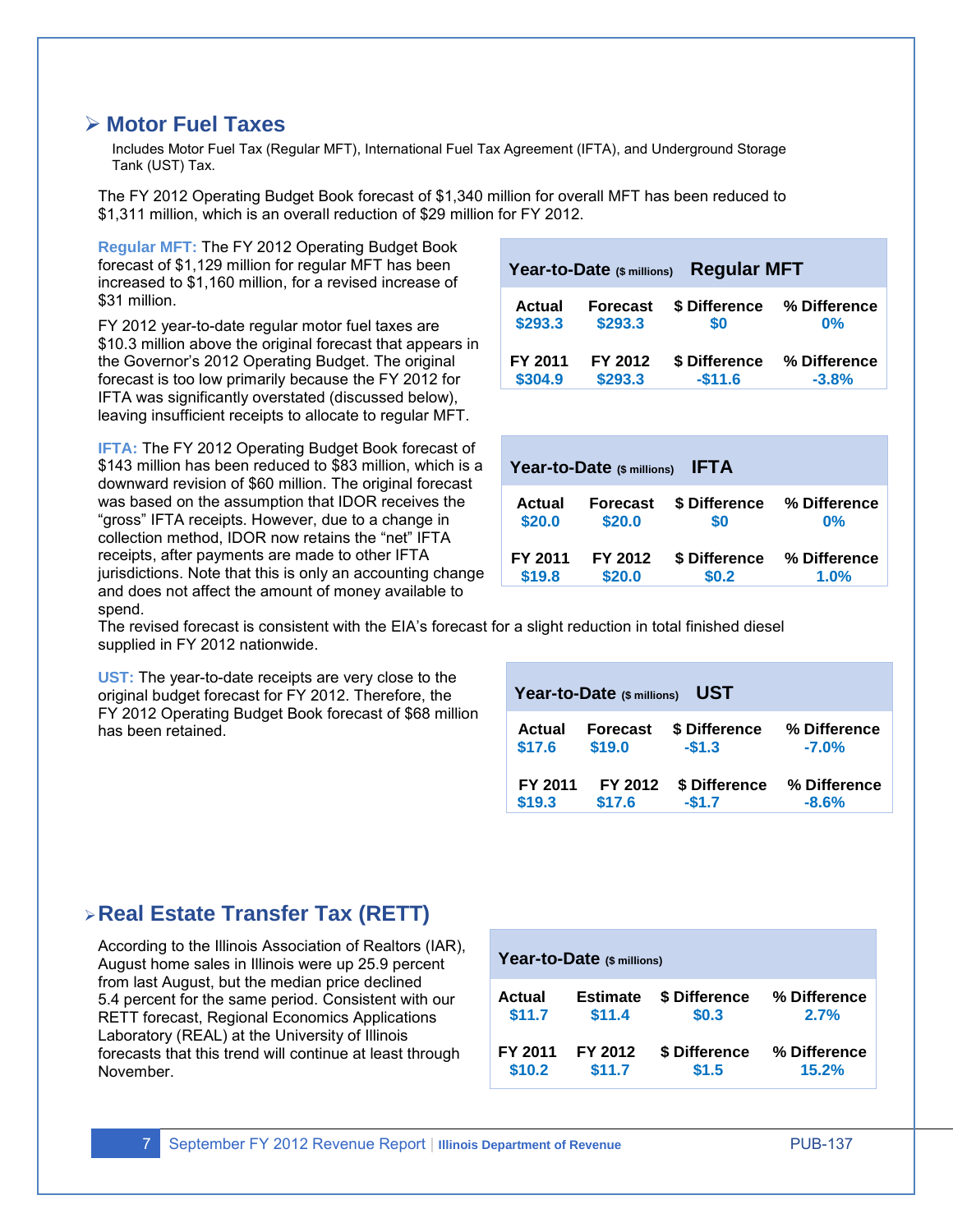### **Lottery**

#### *Common School Fund (CSF) Transfers*

Lottery Common School Fund transfers are close to forecast. Due to a delay in posting the final transfer of funds from the Lottery Fund to the Common School Fund August, transfers were artificially understated.

| Year-to-Date (\$ millions) |                 |               |              |  |  |  |  |  |  |
|----------------------------|-----------------|---------------|--------------|--|--|--|--|--|--|
| Actual                     | <b>Estimate</b> | \$ Difference | % Difference |  |  |  |  |  |  |
| \$135.2                    | \$137.7         | $-$2.5$       | $-1.8%$      |  |  |  |  |  |  |
| FY 2011                    | FY 2012         | \$ Difference | % Difference |  |  |  |  |  |  |
| \$134.9                    | \$135.2         | \$0.3         | 0.2%         |  |  |  |  |  |  |

# **Riverboat gaming**

#### *Education Assistance Fund and General Revenue Fund Transfers*

We are revising the annual forecast down by \$50 million, from \$501 million to \$451 million. Fifteen percent of Adjusted Gross Receipts from the new Rivers Casino in Des Plaines is dedicated to the Horse Racing Equity Fund. However, the Governor's FY 2012 Operating Budget forecast does not account for this \$50 million in funds transferrable to the Education Assistance Fund.

On net, casinos are performing according to expectations. Downstate casinos are doing a little

| Year-to-Date (\$ millions) |                 |               |              |  |  |  |  |  |
|----------------------------|-----------------|---------------|--------------|--|--|--|--|--|
| Actual                     | <b>Estimate</b> | \$ Difference | % Difference |  |  |  |  |  |
| \$167.6                    | 167.6           | \$0.0         | 0.0%         |  |  |  |  |  |
| FY 2011                    | FY 2012         | \$ Difference | % Difference |  |  |  |  |  |
| \$80.0                     | \$167.6         | \$87.6        | 109.5%       |  |  |  |  |  |

better than forecast (mostly Rock Island and East Peoria) and the original four Chicago area casinos are experiencing a bit more of a decline from the Rivers Casino than we expected with the distribution being a bit different than expectation. Elgin is diluted to a greater degree than expected while contrary to expectation Aurora has been impacted very little. The total dilution between both west suburban casinos is in line with forecast. Both casinos in south suburban Joliet have also lost revenue to Rivers Casino. This was not expected because the distance between Joliet and the Rivers Casino was thought to be too great. The declines at the Joliet casinos offset all of the growth at the downstate casinos. Even though the dilution is less in total dollars, the tax impact is approximately equal because the larger Joliet casinos pay a higher effective tax rate. The Rivers Casino is performing according to expectations.

We collected data on vehicle license plates and city stickers over a 3 day period to determine average distance traveled by Rivers Casino patrons. Preliminary results indicate that 90 percent of casino patrons travel less than 25 miles to gamble at the casino. City of Chicago residents account for 35 percent of casino patrons. Out-of- state visitors account of 5.5 percent of casino patrons. Wisconsin is the most highly represented state with 56 percent of out of state visits. Visitors from other states in our sample include Indiana, Ohio, Virginia, Missouri and Oklahoma.

IDOR staff has researched the impact that Rivers Casino has had on northwest Indiana casinos in Hammond, East Chicago, Gary and Michigan City. None of the northwest Indiana casinos demonstrated a significant decline in admissions following the opening of the Rivers Casino. Ameristar, Majestic Star 1 and 2, and Blue Chip experienced small declines in wagering (less than 5 percent) after controlling for the historical revenue trend. The decline is too small to know whether or not it is associated with Rivers Casino. The decline in wagering at Horseshoe is much more substantial. Horseshoe revenues have declined 14 percent below trend. What is most interesting is that electronic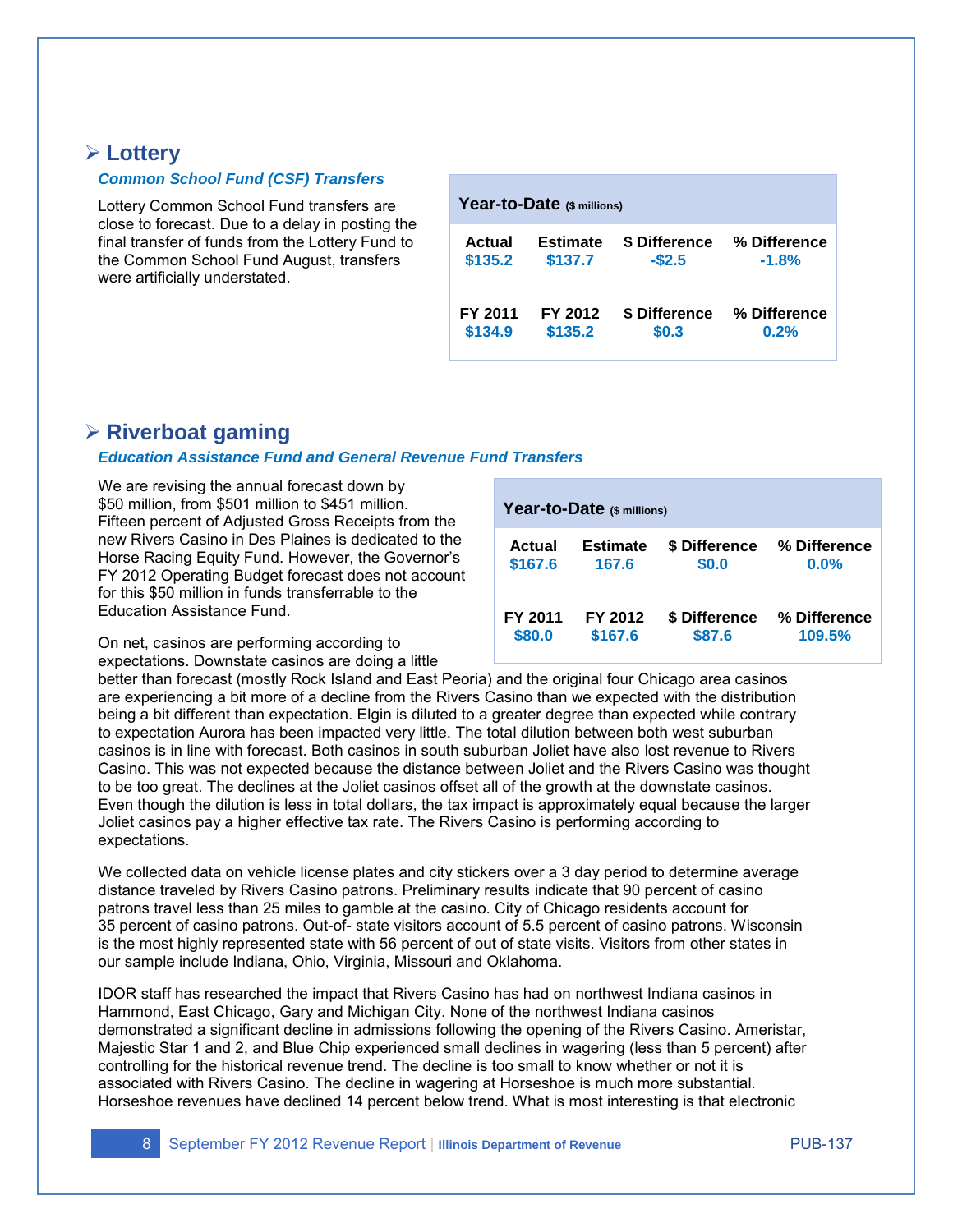gaming did not declined at all in at Ameristar or Blue Chip casinos. Majestic Star experienced fairly uniform small reductions between table games and electronic games. Electronic gaming at Horseshoe declined 10 percent while table game wagering declined 27 percent. Table games at Ameristar and Blue Chip declined 25 percent and 23 percent respectively. The working hypothesis is that higher income table game players from the north side of Chicago are choosing to travel the shorter distance to the Rivers casino for gambling. It is not known whether this trend will hold up over time.

#### **Illinois Department of Revenue, Research Division**

**Director of Research**: **Natalie Davila Research Analysts:** Andy Chupick

Phil Manheim Tom Regan Hector Vielma Hans Zigmund

**<http://tax.illinois.gov/AboutIdor/TaxResearch/TaxResearch.htm>**